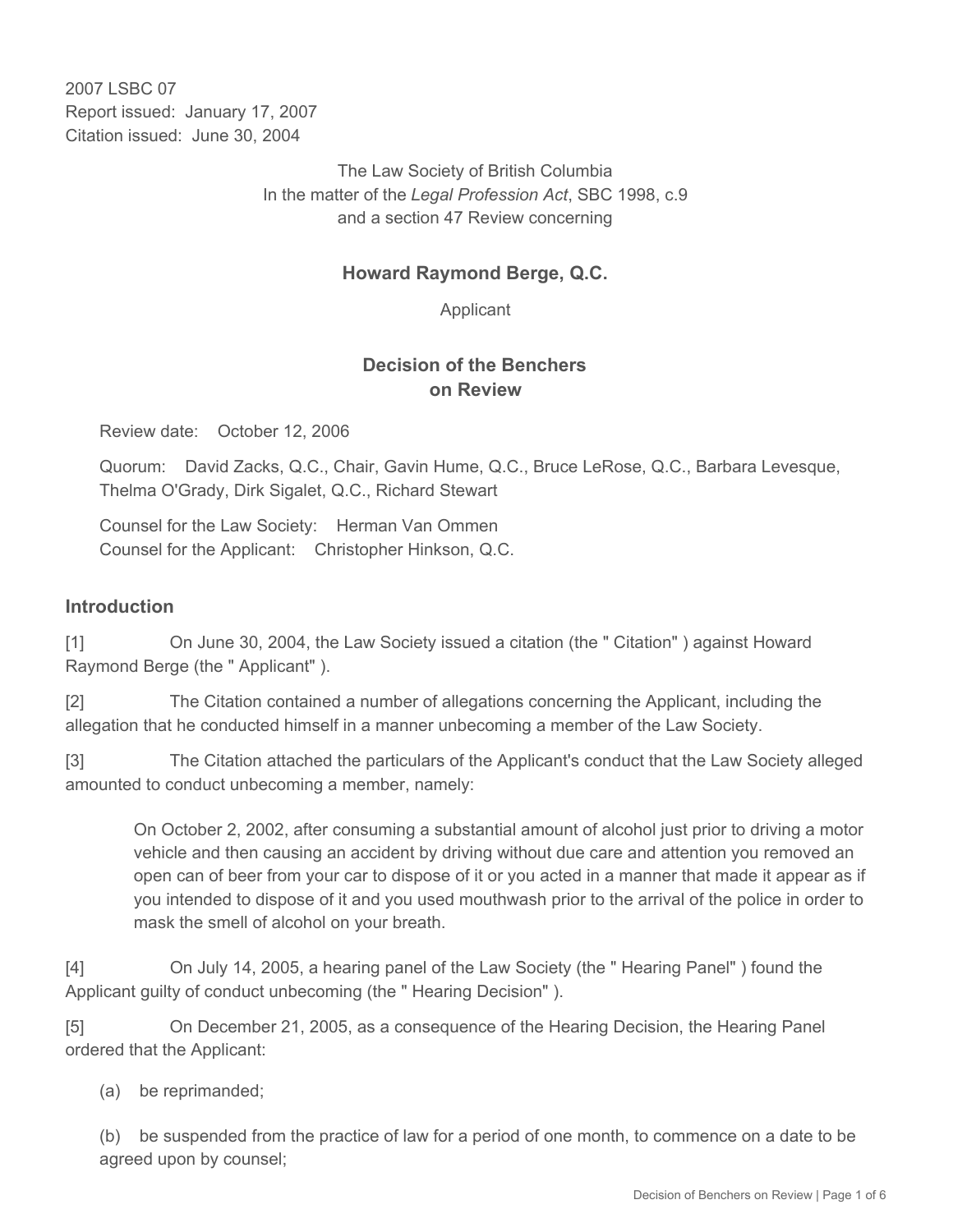(c) pay the costs of these proceedings as agreed upon by counsel and deducting from the total costs the following:

(i) the reasonable costs incurred by the Applicant as a result of the memorandum sent to a member of the Panel by a staff member of the Law Society.

(Tab 18 of the Record, Decision of the Hearing Panel on Facts and Verdict, and Penalty)

(the " Penalty Decision" ).

[6] The Applicant has applied to the Benchers for a Review on the record of both the Hearing Decision and the Penalty Decision, pursuant to Section 47 of the *Legal Profession Act*.

[7] The Review on the record was held on October 12, 2006, before a quorum of Benchers.

[8] These reasons set out the decision of the Benchers on the Review.

## **THE HEARING DECISION**

### **Findings of Fact**

[9] The Hearing Panel made the following findings of fact:

1. the Applicant did consume a substantial amount of alcohol prior to driving;

2. the Applicant did cause an automobile accident by driving without due care and attention;

3. following the accident, the Applicant did use mouthwash so that he did not have to undergo a breathalyzer demand;

4. following the accident, the Applicant tried to dispose of a partially consumed can of beer that was in his possession so that he could avoid the police relying on its presence in the Applicant's vehicle as a ground for:

i) making a breathalyzer demand;

ii) determining that there were grounds to charge the Applicant under the relevant provisions of the *Liquor Control and Licensing Act*.

5. the Applicant's attempt to dispose of the open can of beer and his consumption of mouthwash were deliberate and conscious efforts to thwart any police investigation or police demand for a breathalyzer.

## **Verdict**

[10] The Hearing Panel referred to, and considered, the Canons of Legal Ethics, the Canadian Bar Association *Code of Professional Conduct* and the reported decision of *Law Society of BC v. Watt,* [2001]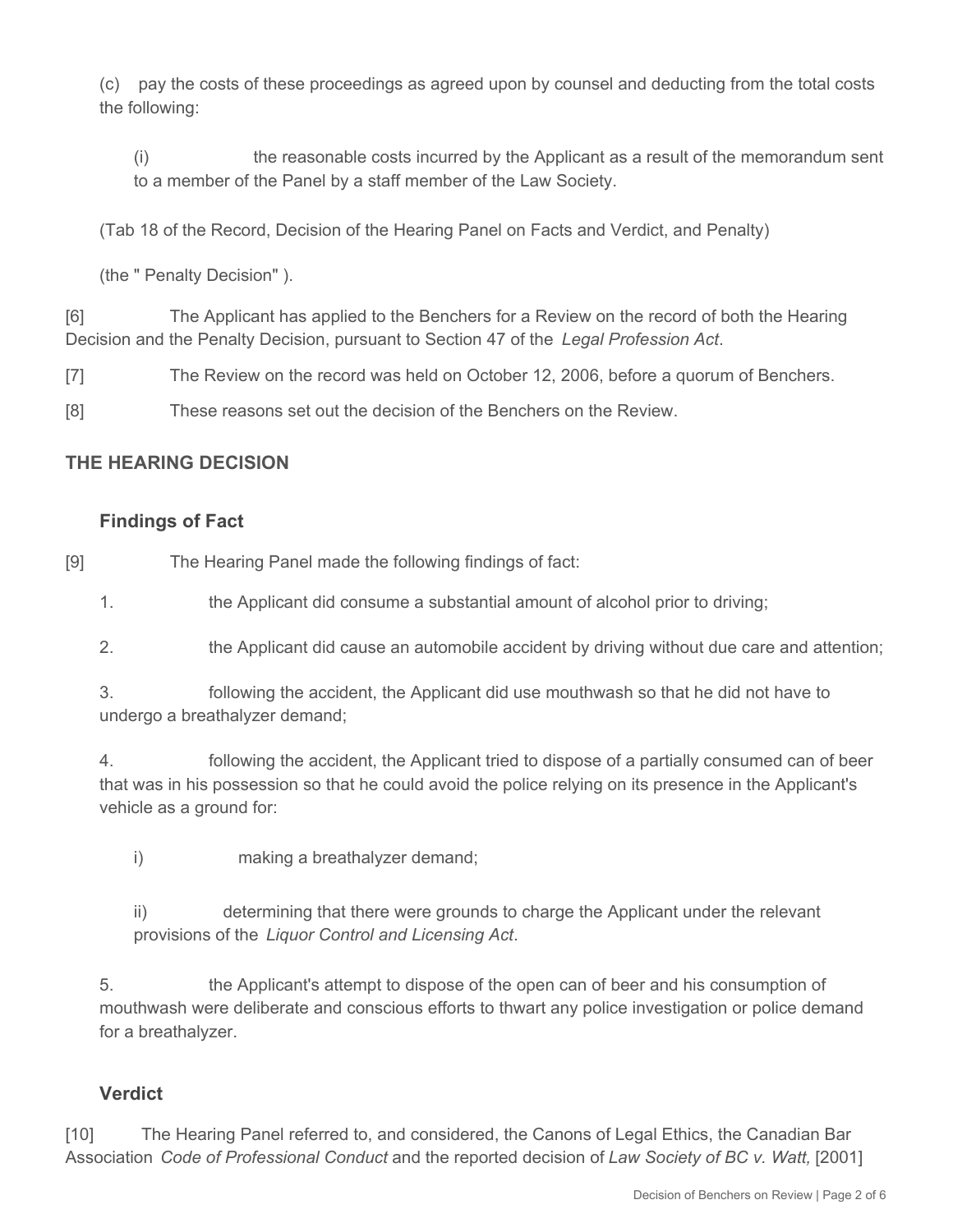L.S.D.D. No. 45 in order to answer the question of whether the Applicant's conduct, based on those findings of fact, constituted " conduct unbecoming a lawyer."

[11] The Hearing Panel considered the Applicant's submissions that the Law Society should not be involved in a lawyer's conduct if it relates to simple matters, and that the Law Society has no authority to " police every activity of an individual simply because he or she is a member of the Law Society." The Applicant also submitted that off-duty conduct of members of the Law Society may only properly come under the scrutiny of the Law Society if the member's conduct is criminal or overtly dishonest.

[12] The Hearing Panel concluded that the combined effect of the conduct of the Applicant was, in fact, conduct unbecoming.

### **The Penalty Decision**

[13] The Law Society and the Applicant both agreed that, based on the Verdict of the Hearing Panel, the Applicant should receive a reprimand.

[14] The Law Society also asked that the Applicant:

- i) be suspended from practising law for a period of one to three months; and
- ii) be ordered to pay the costs of the hearing.

[15] The Applicant did not agree.

[16] The Hearing Panel referred to and considered Section 3 of the *Legal Profession Act*, each of the factors set in the decision of the Benchers in *Law Society of BC v. Ogilvie,* [1999] LSBC 17, and other decisions referred to by counsel for both the Law Society and the Applicant.

[17] The Hearing Panel concluded that the conduct of the Applicant was very serious. They repeated their findings of fact that the Applicant's actions were a conscious effort to thwart any police investigation or police demand, and that the combined effect of his actions were tantamount to dishonest conduct.

[18] The Hearing Panel therefore ordered that the Applicant be suspended from the practice of law for a period of one month and that he pay the costs of the proceedings with one exception.

#### **Standard of Review**

[19] The standard of review to be applied by the Benchers on this Review is one of correctness. See *Law Society of BC v. Dobbin*, [2000] L.S.D.D. No. 12.

[20] This standard permits the Benchers to substitute their own view for the view of the Hearing Panel as to:

i) whether the Applicant's conduct constitutes conduct unbecoming a lawyer; and/or

ii) whether the penalty imposed was appropriate.

[21] The standard of review described above is subject to one qualification, namely, that where issues of credibility are concerned, the Benchers should only interfere if the Hearing Panel made a clear and palpable error. See *Law Society of BC v. Hops,* [1999] LSBC 29 and *Law Society of BC v. Dobbin* (*supra*).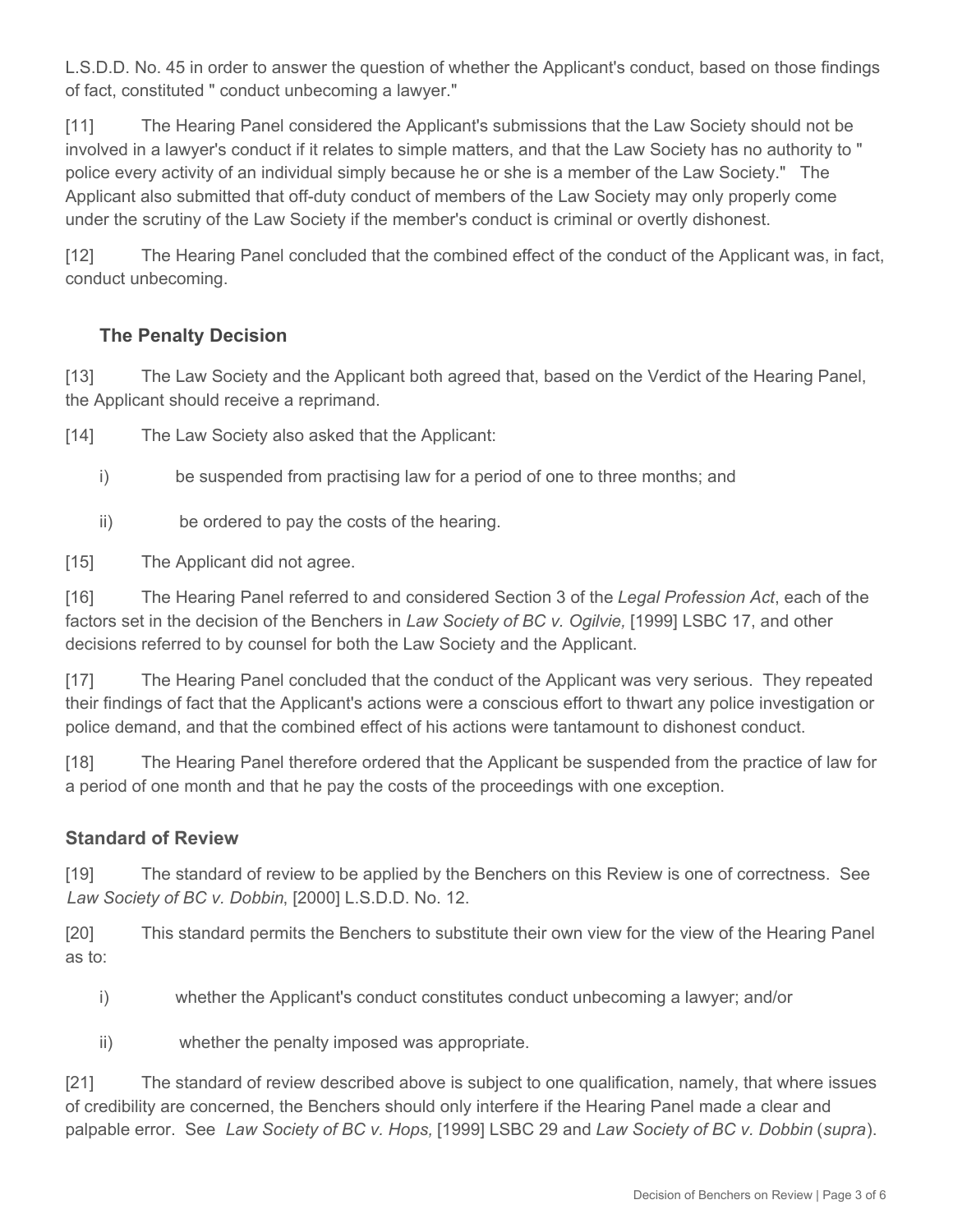## **STATEMENT OF ISSUES ON THIS REVIEW**

[22] The Applicant admitted that the Hearing Panel's findings of fact 1, 2 and 3 in paragraph [9] above, were correct. The Applicant submits that the Hearing Panel erred in its finding of fact number 4. (Issue 1)

[23] The Applicant submits that the Hearing Panel was not correct in concluding that the Applicant's conduct was ' conducting unbecoming a lawyer." The Applicant repeated the submission made to the Hearing Panel, where he advanced the proposition that previous Law Society hearing decisions have established that a finding of conduct unbecoming requires a finding of deliberate falsehood or a criminal offence.

[24] The Applicant says that his conduct was neither a deliberate falsehood, nor a criminal offence, and therefore his conduct was not conduct unbecoming a lawyer. (Issue 2)

[25] The Applicant submits that the penalty was too severe. The Applicant referred to the facts set out in the *Law Society of BC v. Ogilvie (supra)*, and says that a proper weighing of those factors should result in a reprimand, and a requirement that he pay a part of the costs of the hearing. (Issue 3)

# **Discussion**

### **Issue 1**

[26] The Hearing Panel found that the Applicant tried to dispose of the beer can because it would avoid the police relying on its presence in the car as grounds for making a breathalyzer demand, and that the Applicant was also removing the evidence that tended to prove that he was in violation of the provisions of the *Liquor Control and Licensing Act*.

[27] The Applicant gave evidence before the Hearing Panel that he did not remove the beer can from the vehicle with the intention to dispose of it. He explained that he took the beer can out of the car in order to avoid the beer inside the can from spilling into the car when it was towed away.

[28] The Applicant says that the Law Society's burden of proof of the Applicant's intention in removing the can of beer is at a higher standard than the balance of probabilities (the " Civil Standard" ), and that the Law Society's burden more closely approximates the standard of proof beyond a reasonable doubt (the " Criminal Standard" ).

[29] The Applicant says that the Hearing Panel was incorrect when it did not recognize that the Applicant's alternative explanation raised sufficient doubt about his motive, and so, therefore, the Law Society did not meet the relevant standard of proof of that motive.

[30] The Benchers note that the Hearing Panel had all the advantages of hearing the witnesses, including the Applicant, give their evidence, and be subject to cross-examination concerning his intention in removing the can of beer. The Hearing Panel carefully considered the logic of the Applicant's explanation, in all of the circumstances existing at the time he removed the can of beer. The Hearing Panel did not believe the Applicant's explanation of his intention. The Hearing Panel was not left with any doubt as to the Applicant's intention. The Law Society therefore met the burden of proof whether the standard was the Civil Standard, the Criminal Standard, or any standard between the two.

[31] The Benchers find that the Hearing Panel was correct when they concluded that the Applicant removed the can of beer with the intention to dispose of it; this finding of fact is upheld for the purposes of this Review.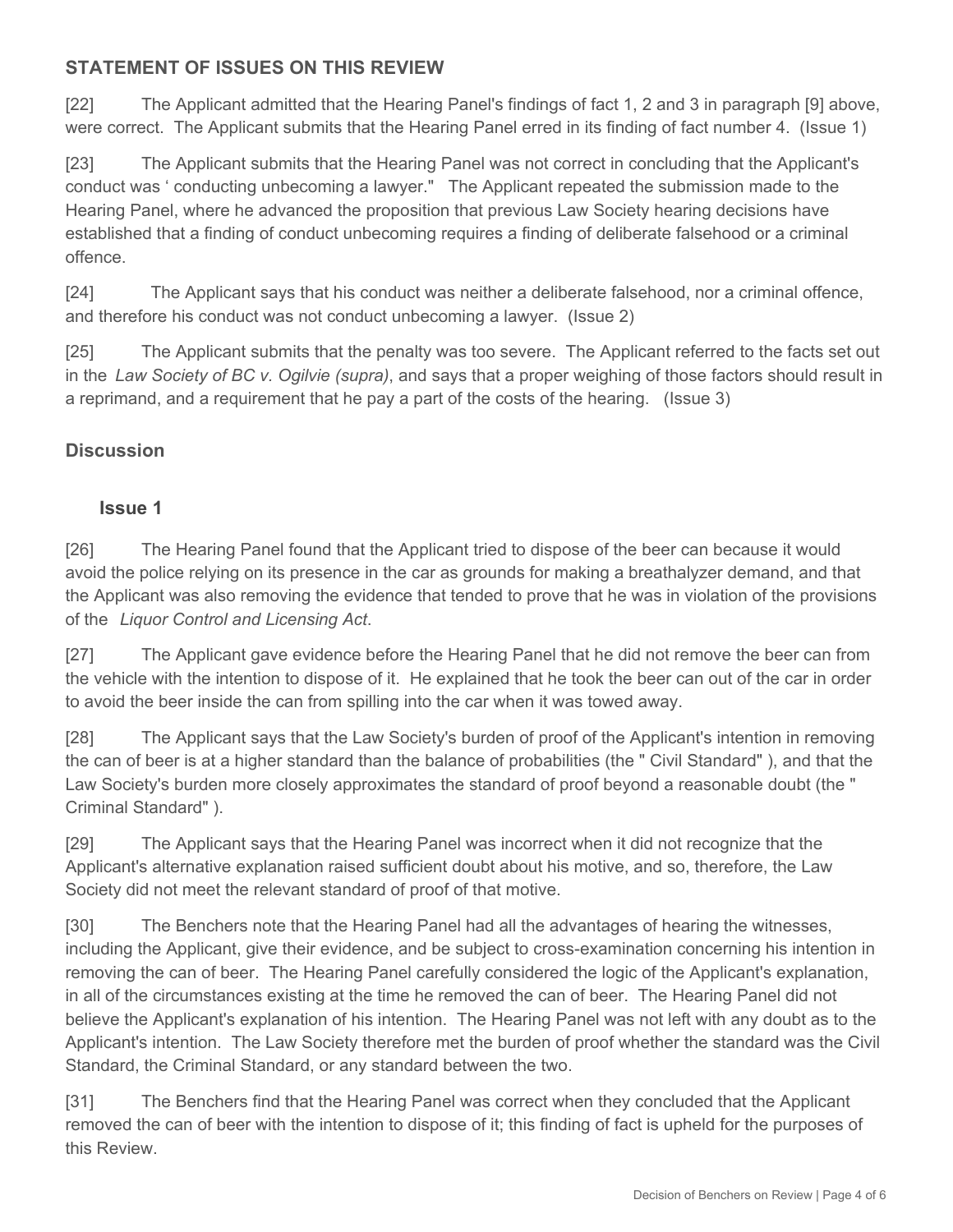#### **Issue 2**

[32] The Benchers agree with the Hearing Panel's conclusion that the Applicant's conduct is conduct unbecoming a lawyer and adopts each of the Hearing Panel's reasons for reaching this conclusion.

[33] It serves no useful purpose in this decision to repeat those reasons.

[34] The Benchers wish to emphasize that any investigation by a police officer is an essential part of the administration of justice. Any attempt by a lawyer to thwart a police investigation significantly undermines the administration of justice and constitutes a breach by that lawyer of his duty to the state to maintain its integrity and its laws.

[35] The Applicant's conduct is directly related to one of the most important responsibilities that every lawyer assumes when he takes his or her oath on admission to the Bar.

[36] Some may view the act of swallowing mouthwash and attempting to dispose of an open can of beer as relatively minor acts. The significance of the Applicant's conduct does not relate to those acts themselves, but rather to his intention in performing those acts.

[37] The Benchers specifically reject the Applicant's submission that only conduct that is criminal or overtly dishonest should warrant investigation as conduct unbecoming and potential sanction.

[38] The Benchers find that lawyers in their private lives must live up to a high standard of conduct. A lawyer does not get to leave his or her status as a lawyer at the office door when he or she leaves at the end of the day. The imposition of this high standard of social responsibility, with the consequent intrusion into the lawyer's private life, is the price that lawyers pay for the privilege of membership in a self-governing profession. Conduct unbecoming not only includes the obvious examples of criminal conduct and dishonesty, but it also includes " any act of any member that will seriously compromise the body of the profession in the public estimation. " See *Hands v. Law Society of Upper Canada* (1889), 16 O.R. 625.

#### **Issue 3**

[39] The Benchers recognize and accept that, pursuant to s. 3 of the *Legal Profession Act*, it is the primary object of the Law Society to uphold and protect the public interest in the administration of justice. That objective is fulfilled when the Law Society acts in a way that ensures the integrity and honour of its members. This objective requires the Hearing Panel and the Benchers to establish a penalty for the Applicant that will ensure that the members of the public have a high regard for lawyers. The legal profession must be seen by the public as capable of setting a penalty that is appropriate to the conduct that resulted in the finding of conduct unbecoming. In each case, we must assess carefully what impact the conduct unbecoming could reasonably be expected to have on the public's confidence in the legal profession's integrity.

[40] The Applicant was a long-sitting Bencher and President of the Law Society. In these roles he was a public figure and a high profile representative of the legal profession. As a result, the Applicant's conduct has a greater capacity to damage the public's regard for all lawyers, and therefore cause harm to the legal profession.

[41] The Benchers assume that members of the public are reasonable, right-thinking persons with full possession of all of the relevant facts as determined by the Hearing Panel.

[42] The Benchers agree that the Hearing Panel applied the proper test and considered all of the